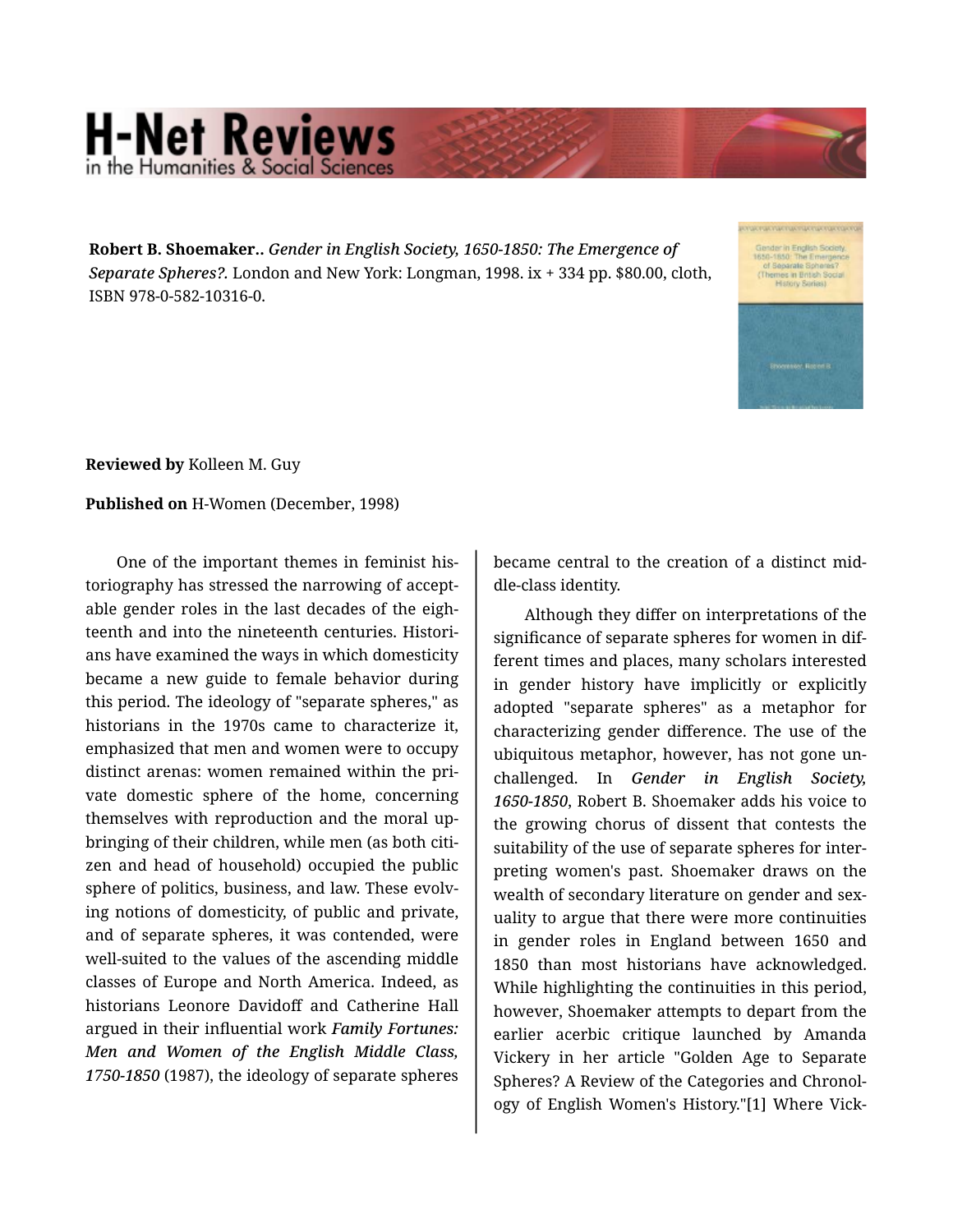ery saw few significant changes in either ideology or social practice in England before and during industrialization, Shoemaker notes that "prevail‐ ing ideas about gender difference *were* more sharply divided at the end of our period than the beginning, and there were also fundamental changes in ways of thinking of the body and sexu‐ ality" (p. 10). Shoemaker's study is one that em‐ phasizes continuities without denying change, and herein lies the strength of his work.

Shoemaker begins his study by reexamining the conduct books and literature that served as the foundation for the separate spheres frame‐ work. After a brief discussion of the problems posed by this type of prescriptive literature, Shoe‐ maker analyzes the views of femininity and mas‐ culinity set out by writers and how these became increasingly class specific by the late eighteenth century. For all classes, however, there was a vari‐ ety of models for gender available in popular lit‐ erature. Shoemaker notes that this literature "nonetheless tended to reinforce some fundamen‐ tal sexual stereotypes" (p. 38). More significant than the reinforcing of stereotypes, according to Shoemaker, is the extent to which the range of ideas regarding gender roles expanded during this period. Alternative visions of gender roles of‐ fered the readers of popular literature (however limited that readership may have been) exposure to a broader debate about the proper role of wom‐ en, particularly middle-class women, in the changing social and political order.

The debate about gender roles and the con‐ struction of gender difference was intimately tied to shifting notions about the body and sexuality. Historians have emphasized the ways in which sex and sexual difference came to be part of a new cultural paradigm that polarized the sexes and made a sharp differentiation between them. This new paradigm not only narrowed gender roles for men and women but also narrowed the range of sexual opportunities by emphasizing het‐ erosexuality. True to his emphasis on continuity,

Shoemaker questions whether the focus on het‐ erosexual sex as normative behavior was a depar‐ ture from earlier periods. More importantly, he argues that historians should be cautious not to exaggerate the effect that these kinds of attitudes had on sexual practice. While much work remains to be done on sex and sexuality, it is refreshing to see Shoemaker boldly attempt to incorporate current research with a critical eye.

Throughout his work, Shoemaker repeats his refrain of cautioning historians and stressing con‐ tinuity. Whether looking at sexuality, courtship, family and home life, work, or public life, Shoe‐ maker's reasoning for this position is fundamen‐ tally the same: the nineteenth-century ideology of separate spheres sets up a conceptual dualism--al‐ ready in evidence two centuries earlier--that did not readily translate into actual practice. Shoe‐ maker highlights the variety of private experience throughout the period for both women and men, a variety that has been obscured by the metaphor of separate spheres. The metaphor, he concludes, fails to capture the complexity of patterns of gen‐ der difference in England during a critical period of change. Yet, always with a note of caution, Shoemaker reminds his readers that he does not want to jettison the notion of separate spheres al‐ together. He calls for a new conception of sepa‐ rate spheres "as a loose division of responsibilities between men and women within both public life and private life" at the same time recognizing that "the impact of ideological prescriptions on day-today practice was limited" (p. 318).

Shoemaker's conclusions are neither startling nor entirely novel; after all, his work is based mainly on previous monographs that have explored these issues in much greater detail. As Shoemaker himself notes, historians interested in gender history in Europe and North America have been moving away from the separate spheres con‐ struct in recent years. In this way, it is difficult to know where to place *Gender in English Society, 1650-1850* within the historical literature. For